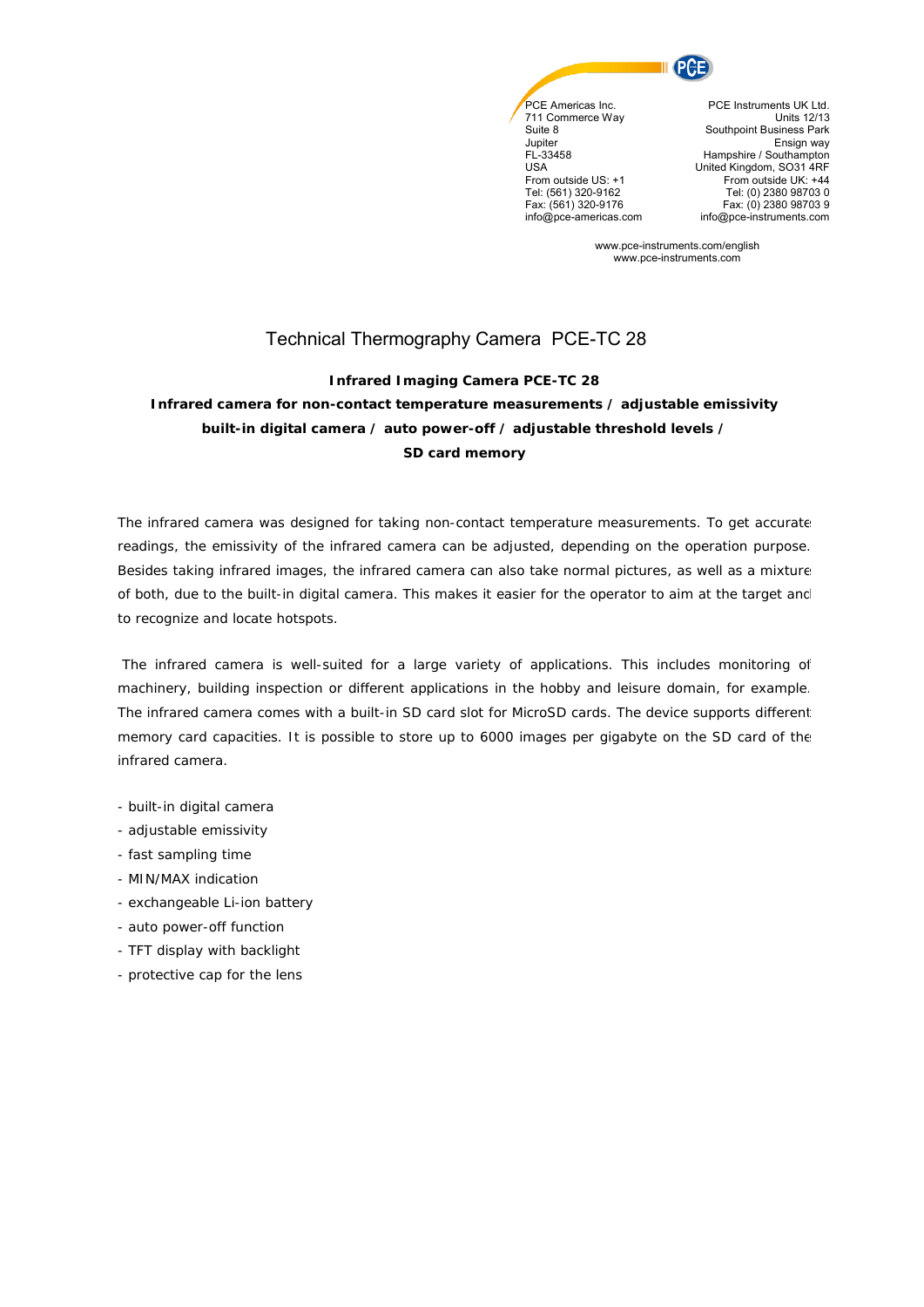#### **Technical specifications:**

#### **Temperature**

| Measurement range                                                     | $-20$ $+300$ °C                                |
|-----------------------------------------------------------------------|------------------------------------------------|
| Accuracy                                                              | $±2$ %, $±2$ °C                                |
| Emissivity correction on screen                                       | Yes                                            |
| Setting of background temperature                                     | Yes                                            |
| Image                                                                 |                                                |
| Frequency image recording                                             | 9 Hz                                           |
| Type of detector                                                      | Uncooled pyroelectric ceramics                 |
| Thermal sensitivity                                                   | ≤150 $mK$                                      |
| Infrared spectral band                                                | $6.514 \mu m$                                  |
| Camera                                                                | 48608 Pixel                                    |
| Field of view                                                         | 38 x 38 °                                      |
| Mechanism of focus                                                    | <b>Fixed focus</b>                             |
| Parallax correction of visual and IR image 0.5 m, 1.0 m, 2.0 m, 3.0 m |                                                |
| Picture-in-picture coverage of visual and 0 / 25 / 50 / 75 / 100 %    |                                                |
| IR image                                                              |                                                |
| Hot / cold spot localisation                                          | Yes                                            |
| Image recording and data storage                                      |                                                |
| Image recording                                                       | Image can be viewed before saving              |
| Storage medium                                                        | MicroSD card can save 6000 images per GB       |
| File format                                                           | .bmp                                           |
| Memory view                                                           | Possibility to scroll through all saved images |
| Operating temperature                                                 | $0 + 50 °C$                                    |
| Storage temperature                                                   | $-20 +60$ °C                                   |
| Relative air humidity                                                 | 10  90 %, non-condensing                       |
| Display                                                               | 2.2 " diagonal, (320 x 240 TFT LCD)            |
|                                                                       |                                                |

### **Emissivities**

| <b>Material</b> | <b>Thermal emissivity</b> | <b>Material</b>     | <b>Thermal emissivity</b> |
|-----------------|---------------------------|---------------------|---------------------------|
| Asphalt         | 0.900.98                  | Fabric (black)      | 0.98                      |
| Concrete        | 0.94                      | Human skin          | 0.98                      |
| Cement          | 0.96                      | Foam                | 0.750.80                  |
| Sand            | 0.90                      | Coal                | 0.96                      |
| Soil            | 0.920.96                  | Lacquer             | 0.800.95                  |
| Water           | 0.920.96                  | Lacquer (matt)      | 0.97                      |
| Ice             | 0.960.98                  | Rubber (black)      | 0.94                      |
| Snow            | 0.83                      | Plastics            | 0.850.95                  |
| Glass           | 0.900.95                  | Wood                | 0.90                      |
| Ceramics        | 0.900.94                  | Paper               | 0.700.94                  |
| Marble          | 0.94                      | Chromium (oxidised) | 0.81                      |
| Plaster         | 0.800.90                  | Copper (oxidised)   | 0.78                      |
| Mortar          | 0.890.91                  | Iron (oxidised)     | 0.780.82                  |
| <b>Brick</b>    | 0.930.96                  | <b>Textiles</b>     | 0.90                      |